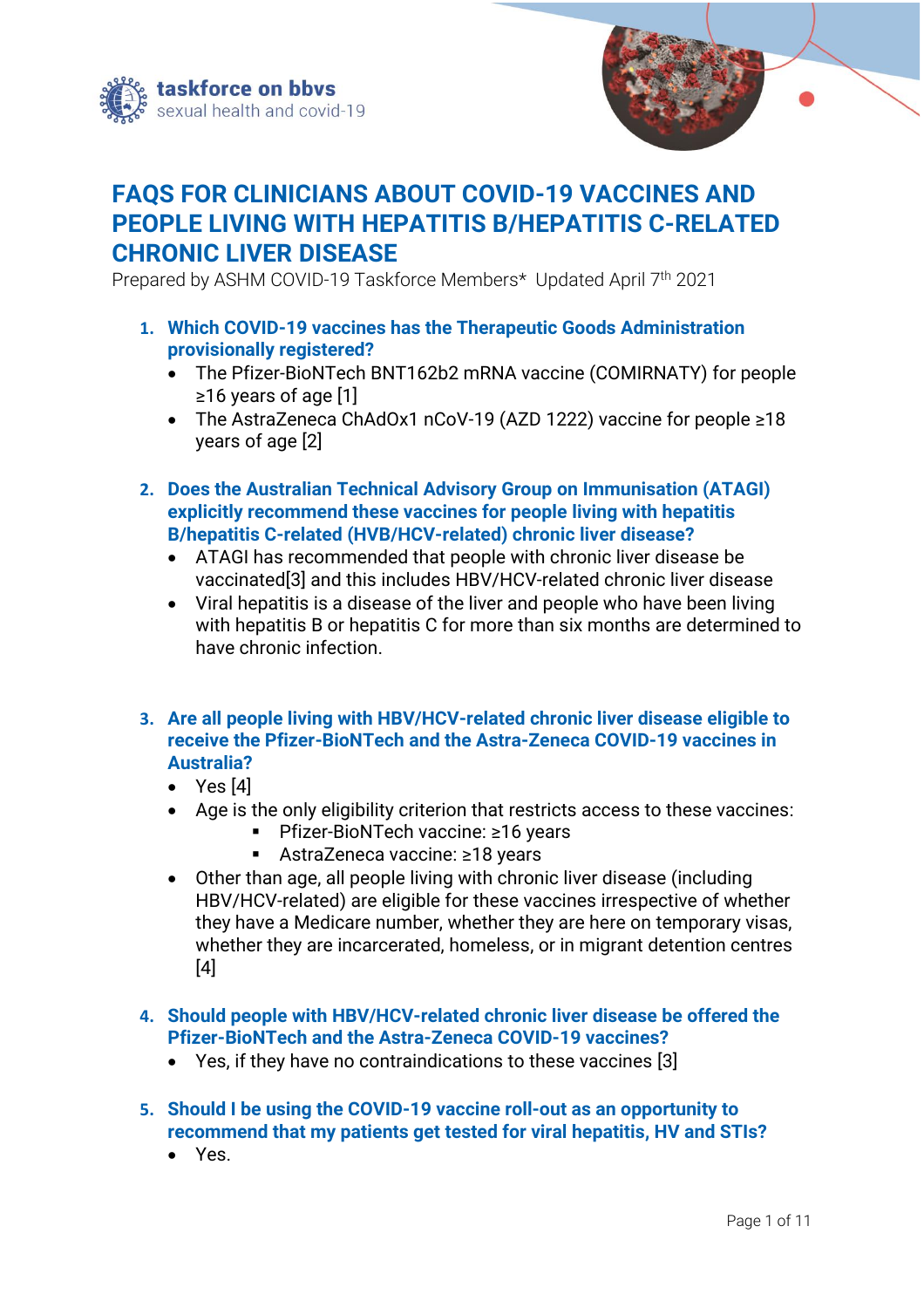



- The COVID-19 vaccine roll-out is an excellent opportunity to recommend testing for HBV, HCV, HIV and STIs to all sexually active people and to people who may have been exposed to HIV, viral hepatitis and STIs in the past
- It is also a good opportunity to conduct a comprehensive liver health check if one has not been done in the last 6 months
- **6. The Australian COVID-19 vaccine strategy will roll out vaccines in Phases 1, 2 and 3. During which phases will people with HBV/HCV-related chronic liver disease be offered COVID-19 vaccines? [5]**
	- People with HBV/HCV-related chronic liver disease who meet the eligibility criteria for Phase 1a can receive a vaccine without declaring their HBV/HCV status
	- All other people with (HBV/HCV-related) chronic liver disease will be eligible to receive a vaccine during Phase 1b
- **7. During Phase 1a of the COVID-19 roll-out strategy, how should I protect the confidentiality of my patients with HBV/HCV-related chronic liver disease?**
	- People living with HBV/HCV-related chronic liver disease will qualify to receive COVID-19 vaccines during Phase 1a if they are quarantine or border workers, frontline healthcare workers, aged care and disability care staff, or aged care and disability care residents [5]
	- These criteria alone should be sufficient for people living with HBV/HCVrelated chronic liver disease to be offered a COVID-19 vaccine and their hepatitis status should not have to be cited as a reason to be vaccinated
- **8. During Phase 1b of the COVID-19 roll-out strategy, which criteria make HBV/HCV-related chronic liver disease people eligible to receive a vaccine?**
	- People will qualify to receive COVID-19 vaccines during Phase 1b if they are: [5]
		- o A critical and high-risk worker
		- o Indigenous and ≥ 55 years of age
		- o Non-Indigenous and ≥ 70 years of age
		- o A younger adult with an underlying medical condition or a disability

# **9. What are the underlying medical conditions that make younger adults eligible to receive a COVID-19 vaccine during Phase 1b? [3]**

For people under 69, underlying medical conditions include:

- Haematological diseases or cancers
- Organ transplant recipients who are on immune suppressive therapy
- Bone marrow transplant recipients or those on CAR-T therapy or immune suppressive therapy for graft versus host disease
- who have haematological diseases or cancers, diagnosed within the last 5 years
- Non-haematological cancer having chemotherapy or radiotherapy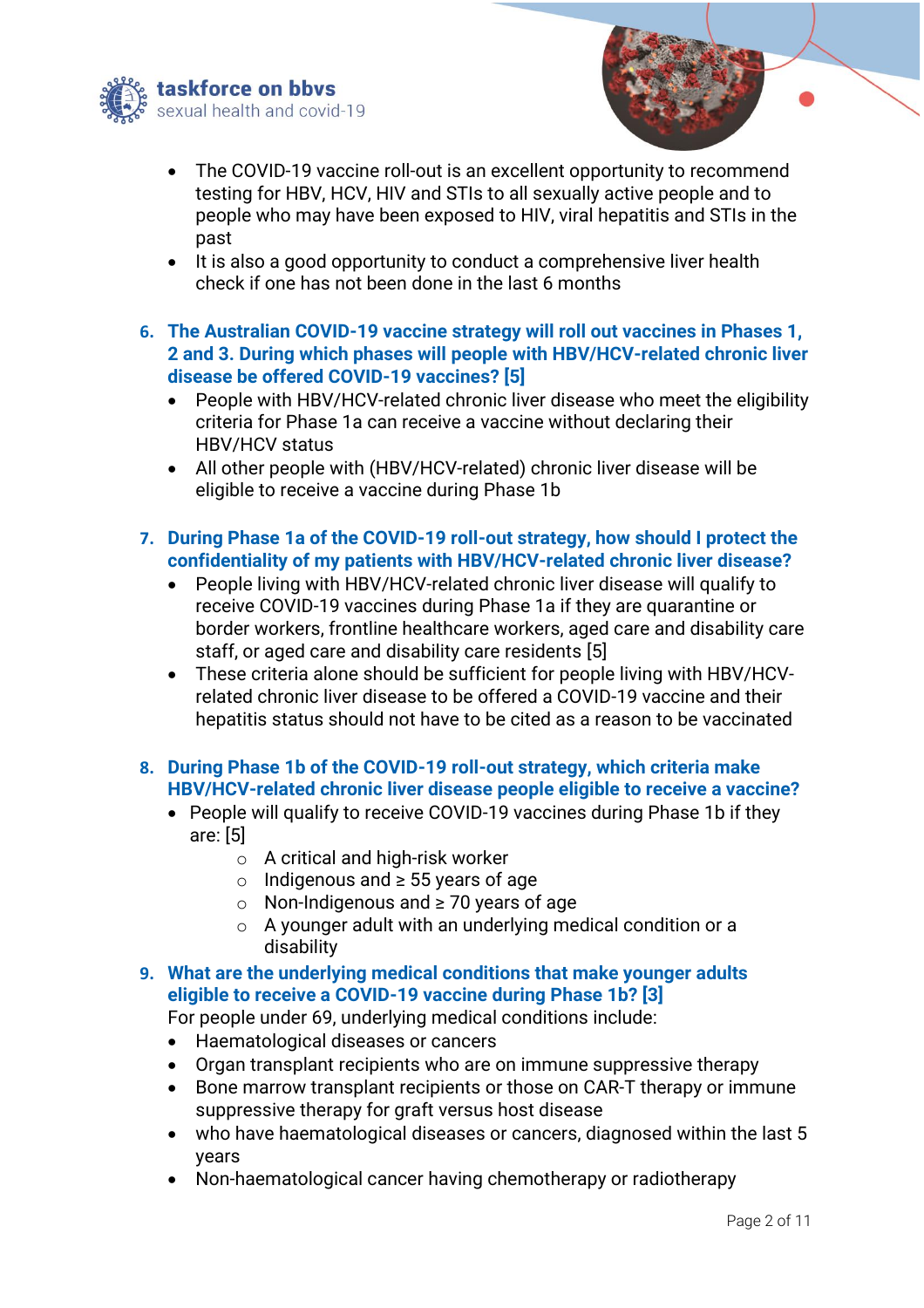



- Adult survivors of childhood cancers
- Chronic inflammatory conditions requiring medical treatments
- Primary or acquired immunodeficiency (this includes HIV infection)
- Chronic renal (kidney) failure with a eGFR of <44mL/min
- Heart disease (including coronary heart disease and cardiac failure)
- Chronic lung disease (excludes mild or moderate asthma)
- diabetes
- Severe obesity with a BMI  $\geq$  40kg/m<sup>2</sup>
- **Chronic liver disease** (note: includes chronic liver disease related to HBV and HCV)
- Chronic neurological conditions (stroke, dementia, other)
- Chronic inflammatory conditions and treatments
- Poorly controlled blood pressure (defined as two or more pharmacologic agents for blood pressure control, regardless of recent readings)
- Significant disability requiring frequent assistance with activities of daily living
- Severe mental health conditions

Detailed information about the health conditions included in [Priority Groups](https://www.health.gov.au/sites/default/files/documents/2021/03/priority-groups-for-covid-19-vaccination-program-phase-1b_1.pdf)  [for COVID Vaccination](https://www.health.gov.au/sites/default/files/documents/2021/03/priority-groups-for-covid-19-vaccination-program-phase-1b_1.pdf) Program Phase 1b

For those patients who will attend a vaccination site and may not have a referral letter or other evidence of their 1b eligibility status (e.g. My Health Record, medical history etc) and may often be Medicare Ineligible **please use this statutory declaration form:**

[https://www.health.gov.au/resources/publications/covid-19-vaccination](https://aus01.safelinks.protection.outlook.com/?url=https%3A%2F%2Fwww.health.gov.au%2Fresources%2Fpublications%2Fcovid-19-vaccination-eligibility-declaration-form&data=04%7C01%7CScott.McGill%40ashm.org.au%7Cfec22d51227b4f62139808d8ea31b85a%7C44f1def77fcc4b9b8c9438214865f1b5%7C1%7C0%7C637516846561138380%7CUnknown%7CTWFpbGZsb3d8eyJWIjoiMC4wLjAwMDAiLCJQIjoiV2luMzIiLCJBTiI6Ik1haWwiLCJXVCI6Mn0%3D%7C1000&sdata=UdKeGgJnfICGKIAz15COMd2cHhK8SpPYGiIMCtD7gzE%3D&reserved=0)[eligibility-declaration-form](https://aus01.safelinks.protection.outlook.com/?url=https%3A%2F%2Fwww.health.gov.au%2Fresources%2Fpublications%2Fcovid-19-vaccination-eligibility-declaration-form&data=04%7C01%7CScott.McGill%40ashm.org.au%7Cfec22d51227b4f62139808d8ea31b85a%7C44f1def77fcc4b9b8c9438214865f1b5%7C1%7C0%7C637516846561138380%7CUnknown%7CTWFpbGZsb3d8eyJWIjoiMC4wLjAwMDAiLCJQIjoiV2luMzIiLCJBTiI6Ik1haWwiLCJXVCI6Mn0%3D%7C1000&sdata=UdKeGgJnfICGKIAz15COMd2cHhK8SpPYGiIMCtD7gzE%3D&reserved=0)

#### **10. What if I am not sure whether my patient with HBV infection or current or prior HCV infection has Chronic LIver Disease?**

We recommend that clinicians should err towards assuming that chronic liver disease may be present in their patients with chronic HBV and patients with current, or prior HCV. This is because the majority of people with chronic HBV infection have not been assessed for the presence of chronic liver disease and are not receiving HBV antiviral treatment. Also a significant proportion of people with current, or prior HCV infection may not have been assessed for the presence of chronic liver disease.

## **11. During Phase 1b of the COVID-19 roll-out strategy, how should I protect the confidentiality of my patients with HBV/HCV-related chronic liver disease when I refer them to another service to receive a COVID-19 vaccine?**

• Patients will need to access the [vaccine eligibility checker](https://covid-vaccine.healthdirect.gov.au/) to find a vaccine centre near them if their usual medical service is unable to provide the COVID-19 vaccine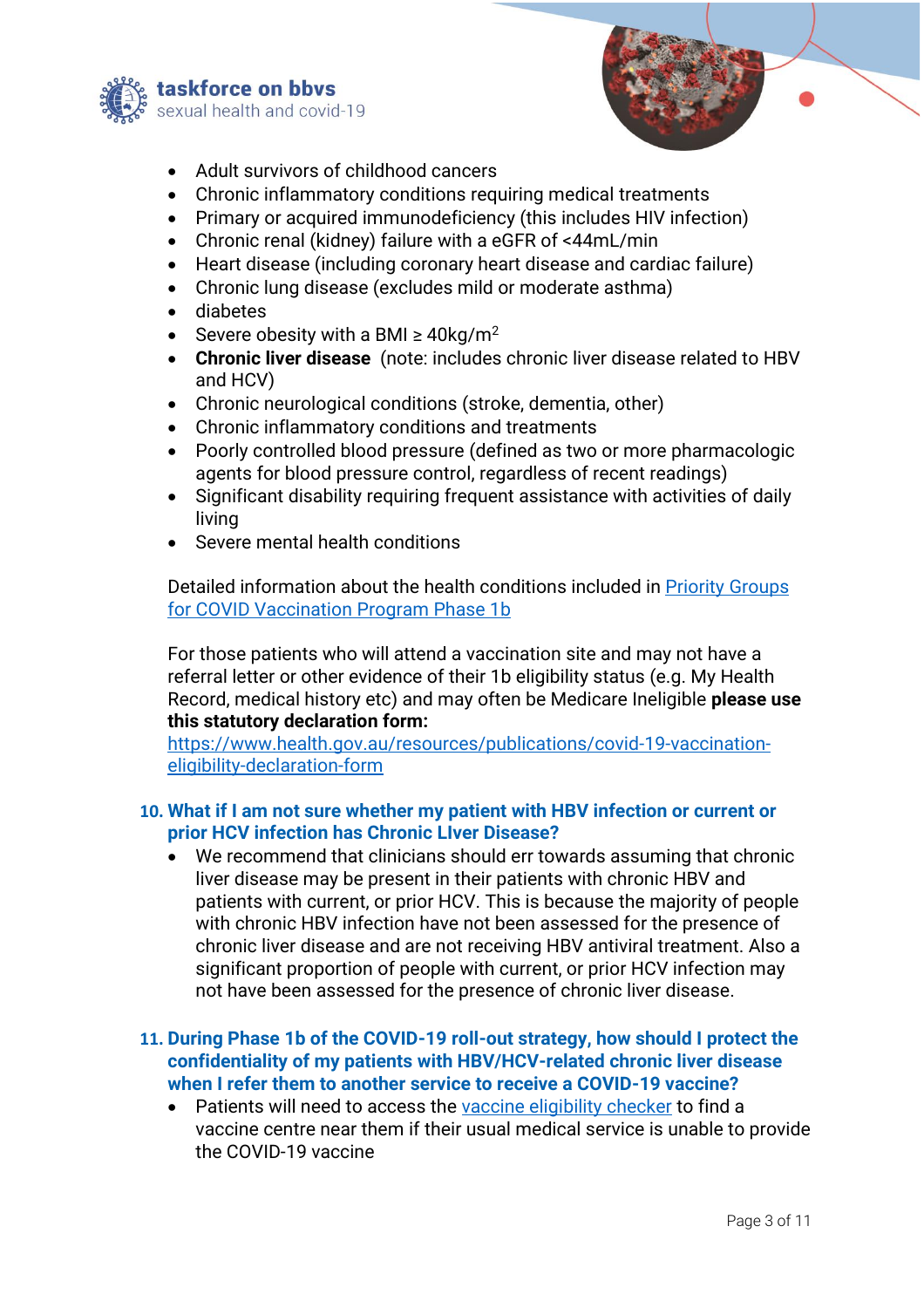



- Clinicians who are not accredited to offer COVID-19 vaccines will have to refer their patients to an accredited general practice, or a purpose-built COVID-19 vaccine clinic
- Determine with the patient if they are comfortable for their hepatitis status to be recorded as the reason for eligibility for the COVID-19 vaccine under the chronic liver disease criteria
- Where the patient is not comfortable for their referral letter to state that they have (HBV/HCV-related) chronic liver disease, you can state the patient has any other eligible underlying medical condition/s
- If the patient's only underlying medical condition is HBV/HCV-related chronic liver disease and they do not wish for this status to be disclosed, you can state the following in your referral letter:
	- $\circ$  That your patient qualifies as a younger adult with an underlying medical condition as per guidance from ATAGI and the Australian Government Department of Health
	- o That the patient has had appropriate treatment assessment
	- o That you have discussed with the patient any benefits and the effectiveness of the COVID-19 vaccine in relation to the patient's underlying medical condition
- Once the patient does attend the new clinic, if they are asked about the specifics of their underlying medical condition that makes them eligible for the COVID-19 vaccine, they should state that they are not comfortable discussing this and if the clinician has any concerns about their eligibility for the vaccine, to contact the doctor who referred them
- Clinicians may also wish to inform patients that their My Health record may be accessed for the purpose of identifying eligibility for the vaccine. Although the access, use and disclosure of this information are still bound by rules of confidentiality the information may include the person's HBV/HCV infection as well as diagnostics related to liver disease depending on their individual control settings. Patients may want to discuss My Health Record access with their clinician or seek advice from a relevant support service if they wish to change these settings or what information can be accessed ahead of attending for vaccination under Phase 1b
- Patients should also know that their COVID-19 vaccination will be recorded on the Australian Immunisation Register. This will also allow them to be recalled for the second dose
- Clinicians may wish to discuss strategies patients could use to deal with other people who may question their need for early vaccination on the grounds they are young and look well
- **12. Do we know how acceptable the COVID-19 vaccines are to people living with HBV/HCV-related chronic liver disease in Australia?**
	- No, specific data about vaccine hesitancy in people with HBV/HCV-related chronic liver disease in Australia are not yet available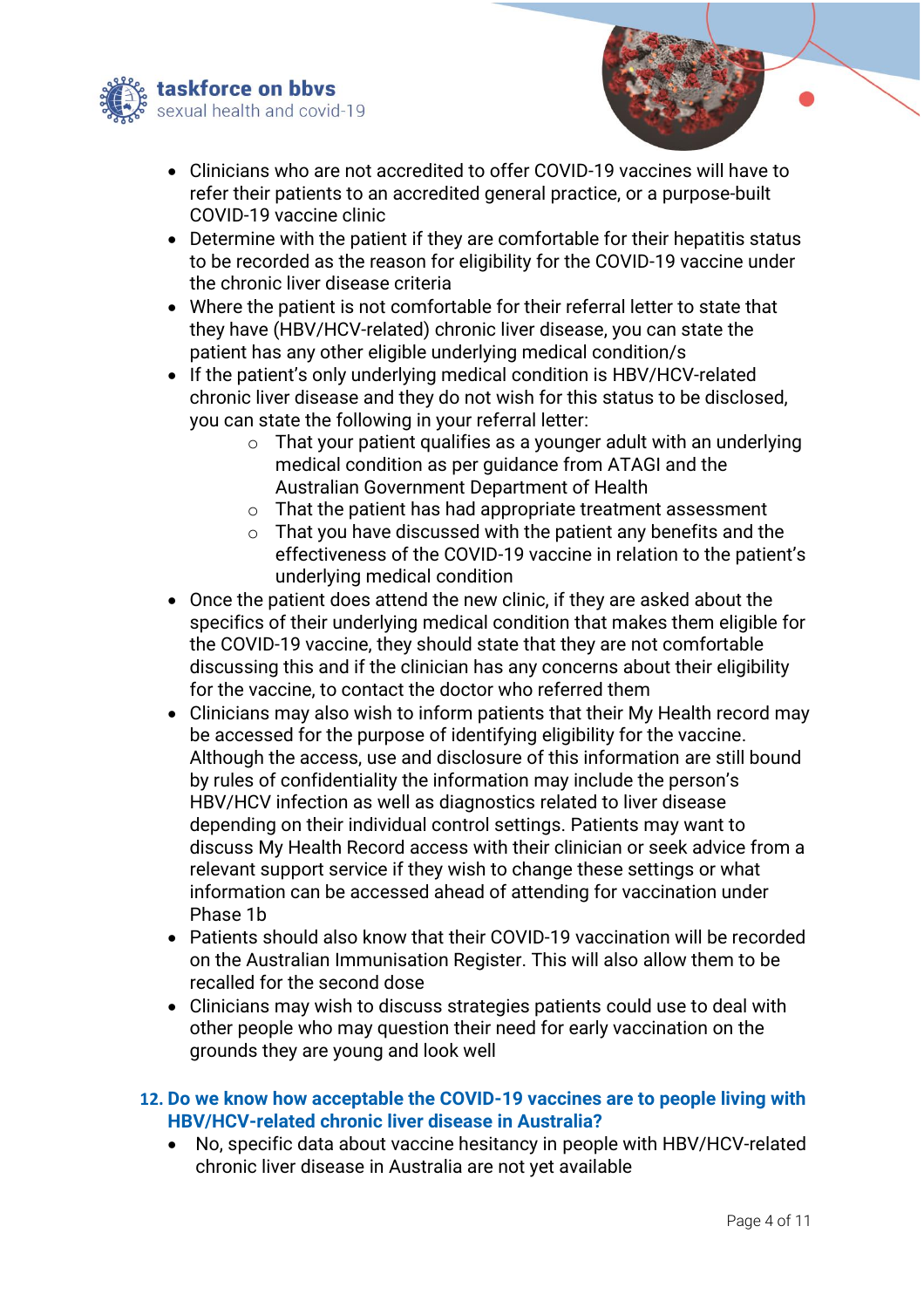



- **13. How effective are the Pfizer-BioNTech and the AstraZeneca vaccines in preventing COVID-19 disease overall?**
	- Both the Pfizer-BioNTech and the AstraZeneca vaccines are highly effective in preventing severe COVID-19 disease in individuals [7-8]
- **14. Will people living with HBV/HCV-related chronic liver disease be able to choose which vaccine they receive?**
	- No
- **15. Were people living with HBV/HCV-related chronic liver disease enrolled in the Pfizer-BioNTech and Astra-Zeneca studies?**
	- Yes: Pfizer included people with pre-existing stable HBV or HCV infections. They also included people with liver disease[9]. There were 217 people with liver disease but just 3 with moderate to severe liver disease.[10]
	- No: AstraZeneca excluded people with severe or uncontrolled liver disease, and suspected or known current drug or alcohol dependency, [11]
- **16. What were the criteria that people living with HBV or HCV had to meet to be enrolled in the Pfizer vaccine studies?**
	- Pfizer's inclusion criteria for HBV positive people were [12,13]:
		- o Confirmed inactive chronic HBV infection, defined as HBsAg present for ≥6 months and the following:
			- HBeAg negative, anti-HBe positive
			- Serum HBV DNA
	- Pfizer's inclusion criteria for HCV positive people were:[12,13]
		- o History of chronic HCV with evidence of sustained virological response (defined as undetectable HCV RNA) for ≥12 weeks following HCV treatment or without evidence of HCV RNA viremia (undetectable HCV viral load).
- **17. How efficacious are the Pfizer-BioNTech and Astra-Zeneca COVID-19 vaccines in preventing COVID-19 disease in people with HBV/HCV-related chronic liver disease?**
	- No data are available about how well these vaccines protect HBV or HCVpositive people against COVID-19 disease. Data will come from 'real-world' investigation.[10]
- **18. Are the Pfizer-BioNTech and Astra-Zeneca COVID-19 vaccines safe for people living with HBV/HCV-related chronic liver disease?**
	- The number of people living with liver disease enrolled in the Pfizervaccine studies was small (Pfizer, n=217 and AstraZeneca did not include anyone with liver disease) [9-10]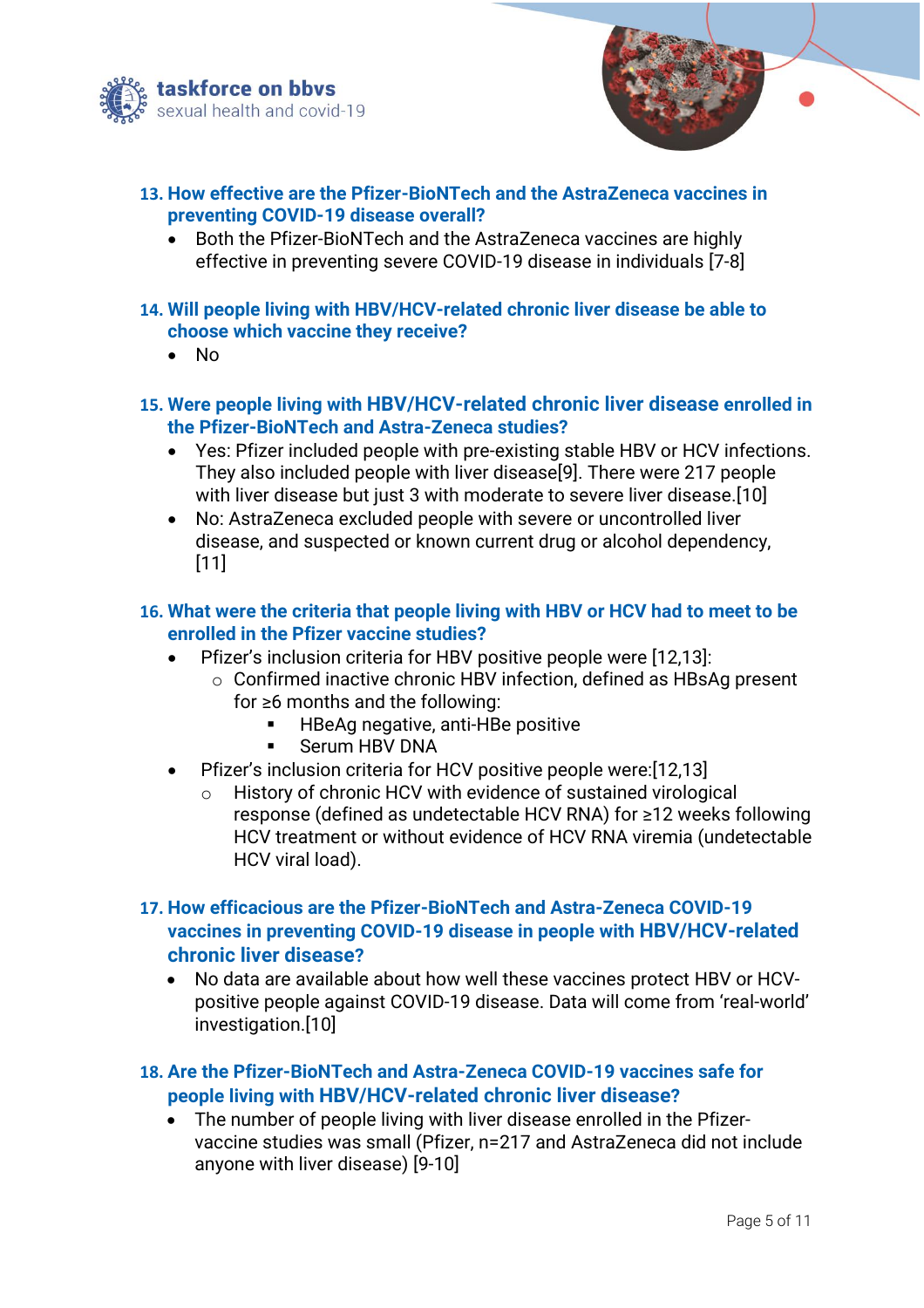



- The Pfizer-BioNTech vaccine contains messenger RNA from the SARS-CoV-2 virus. The AstraZeneca vaccine contains a replication-defective chimpanzee adenovirus, which serves as a vector for the SARS-CoV-2 spike glycoprotein [8]
- Both vaccines are likely to be safe in people with HBV or HCV or other forms of liver disease

# **19.Is there specific information I should counsel my patients with HBV/HCV-related chronic liver disease about regarding the Pfizer-BioNTech and the Astra-Zeneca COVID-19 vaccines?**

- Clinicians should broadly explain that there are very limited data currently available on the safety and efficacy of the Pfizer-BioNTech and the Astra-Zeneca COVID-19 vaccines in people living with HBV/HCV-related chronic liver disease, but that data will be available in the near future
- All Australians, including people living with HBV/HCV-related-chronic liver disease, need to be advised that they have to take ongoing protective measures against SARS-CoV-2 infection because COVID-19 vaccines were designed to prevent COVID-19 disease, not to prevent SARS-CoV-2 infection or transmission. Further data are expected about these vaccines' ability to prevent SARS-CoV-2 infection and transmission.

# **20. Should I vaccinate my patients living with HBV/HCV-related chronic liver disease if they have already had COVID-19?**

- Yes
- Please note that although ATAGI recommends that a person who has had PCR-confirmed SARS-CoV-2 infection may defer their COVID-19 vaccine for six months from the time of infection (3), clinicians should not delay offering COVID-19 vaccines to their patients with HBV/HCV-related chronic liver disease with prior SARS-CoV-2 infection
- Vaccinating someone with prior COVID-19 has been shown to result in higher levels of antibodies, which likely means enhanced immunity to future infections
- There have not been any safety concerns for people who have had prior SARS-CoV-2 infection and go on to receive the Pfizer-BioNTech or the AstraZeneca vaccine[3].

**Note**: Several studies [14-20] have shown that infection with SARS-COV19 can cause liver injury particularly in more severe cases. People with HBV or HCV and COVID-19 co-infection are at a higher risk of morbidity and mortality [14,21] than people with COVID-19 without HBV/HCV

## **21. Should people living with HBV or HCV who are pregnant receive the Pfizer-BioNTech or the Astra-Zeneca COVID-19 vaccines?**

• The advice that ATAGI provides regarding offering these two vaccines to pregnant people without HBV or HCV should be applied to pregnant people living with HBV or HCV. The advice is as follows [3]: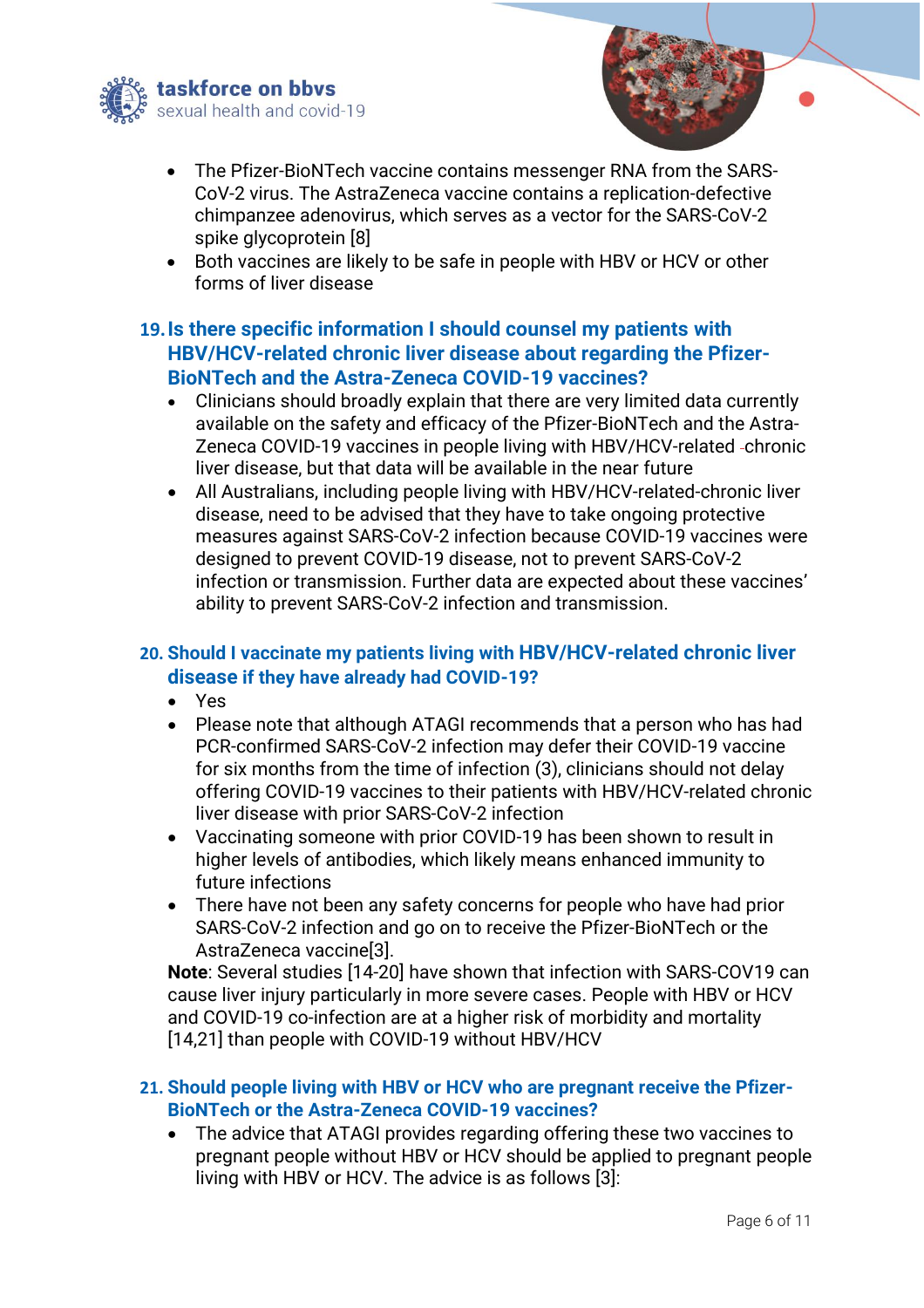



- o Neither vaccine is routinely recommended in pregnancy, nor are they contraindicated in pregnancy
- o There are no clinical trial data on the safety of either vaccine in pregnancy or in pregnancy outcomes
- o People who are pregnant may choose to accept either of these COVID-19 vaccines if their risk of SARS-CoV-2 infection is high, or if their underlying medical conditions put them at high risk of severe COVID-19 disease
- There are no data available about the safety of either vaccine in people living with HBV or HCV- who are pregnant and neither has ATAGI provided specific advice for people living with HBV or HCV who are pregnant
- **22. Should people living with HBV or HCV who are planning pregnancy, or who are breastfeeding receive the Pfizer-BioNTech or the Astra-Zeneca COVID-19 vaccines?**
	- The advice that ATAGI provides regarding offering these two vaccines to people not living with HBV or HCV who are planning pregnancy, or who are breastfeeding should be applied to people living with HBV or HCV who are planning pregnancy, or who are breastfeeding. The advice is as follows [3]:
		- o People who are breastfeeding or who are planning pregnancy can receive a COVID-19 vaccine. There are no theoretical concerns regarding the safety of either vaccine in these groups

## **23. Should I test my patients living with HBV/HCV-related chronic liver disease for their immune response to these vaccines?**

- No
- ATAGI does not recommend testing for anti-spike antibodies or neutralising antibodies against SARS-CoV-2 following COVID-19 vaccines [3]. This is because there is currently no recognised immune correlate of protection against infection with SARS-CoV-2 or COVID-19 disease [3]

## **24. What is the best time interval for giving my patients living with HBV/HCVrelated chronic liver disease a COVID-19 vaccine and other vaccines?**

- ATAGI recommends that the minimal interval between either COVID-19 vaccine and the annual influenza vaccine and all other vaccines should be 14 days [3]
- **25. Are more COVID-19 vaccine studies in younger adolescents and children underway?**
	- Yes. Pfizer has enrolled 2,259 children aged 12-15 years into a study and plans to commence a study of children aged 5-11 years in the near future [22]
	- Moderna has commenced a study which will vaccinate 3,000 12-17-yearold children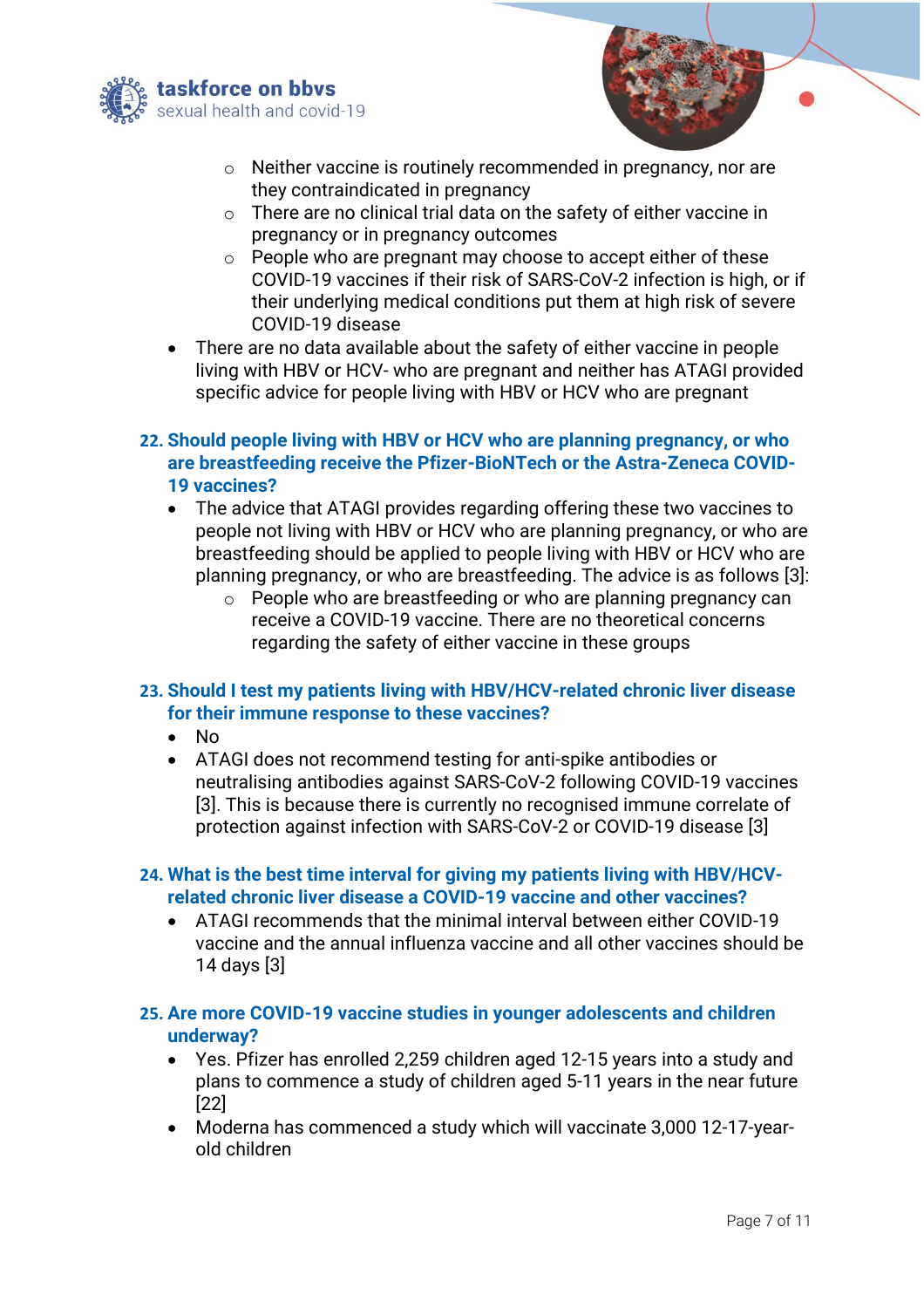



• AstraZeneca and Johnson & Johnson plan to commence studies in adolescents [23]

#### **26. Where can I find reliable and up to date information on blood clotting concerns and the AstraZeneca vaccine?**

#### Please see this link for all updated information for Australian providers:

[https://www.health.gov.au/news/atagi-statement-healthcare-providers-specific](https://www.health.gov.au/news/atagi-statement-healthcare-providers-specific-clotting-condition-reported-after-covid-19-vaccination)[clotting-condition-reported-after-covid-19-vaccination](https://www.health.gov.au/news/atagi-statement-healthcare-providers-specific-clotting-condition-reported-after-covid-19-vaccination)

#### **REFERENCES**

1. TGA provisionally approves Pfizer COVID-19 vaccine. [Internet] 25 January 2021 <https://www.tga.gov.au/media-release/tga-provisionally-approves-pfizer-covid-19-vaccine>

2. TGA provisionally approves AstraZeneca's COVID-19 vaccine. [Internet] 16 February 2021 <https://www.tga.gov.au/media-release/tga-provisionally-approves-astrazenecas-covid-19-vaccine>

3. Australian Government Department of Health, COVID-19 vaccination – ATAGI clinical guidance on COVID-19 Vaccine in Australia in 2021 (v2.0). 24 February 2021 [https://www.health.gov.au/resources/publications/covid-19-vaccination-atagi-clinical-guidance-on](https://www.health.gov.au/resources/publications/covid-19-vaccination-atagi-clinical-guidance-on-covid-19-vaccine-in-australia-in-2021)[covid-19-vaccine-in-australia-in-2021](https://www.health.gov.au/resources/publications/covid-19-vaccination-atagi-clinical-guidance-on-covid-19-vaccine-in-australia-in-2021)

4. ASHM Taskforce, Statement from the ASHM COVID-19 Taskforce regarding the Prioritisation of COVID-19 Vaccines for People Living with HIV. 18 February 2021 [https://ashm.org.au/covid-](https://ashm.org.au/covid-19/clinical-care/statement-regarding-the-prioritisation-of-covid-19-vaccines/)[19/clinical-care/statement-regarding-the-prioritisation-of-covid-19-vaccines/](https://ashm.org.au/covid-19/clinical-care/statement-regarding-the-prioritisation-of-covid-19-vaccines/)

5. Australian Government Department of Health, COVID-19 vaccination – Australia's COVID-19 vaccine national roll-out strategy. [https://www.health.gov.au/resources/publications/covid-19](https://www.health.gov.au/resources/publications/covid-19-vaccination-australias-covid-19-vaccine-national-roll-out-strategy) [vaccination-australias-covid-19-vaccine-national-roll-out-strategy](https://www.health.gov.au/resources/publications/covid-19-vaccination-australias-covid-19-vaccine-national-roll-out-strategy)

6. Australian Government Department of Health, Advice for people at risk of coronavirus (COVID-19). [https://www.health.gov.au/news/health-alerts/novel-coronavirus-2019-ncov-health-alert/advice-for](https://www.health.gov.au/news/health-alerts/novel-coronavirus-2019-ncov-health-alert/advice-for-people-at-risk-of-coronavirus-covid-19)[people-at-risk-of-coronavirus-covid-19](https://www.health.gov.au/news/health-alerts/novel-coronavirus-2019-ncov-health-alert/advice-for-people-at-risk-of-coronavirus-covid-19)

7. Polack FP, Thomas SJ, Kitchin N et al, Safety and Efficacy of the BNT162b2 mRNA Covid-19 Vaccine [December 31, 2020,](https://www.nejm.org/toc/nejm/383/27?query=article_issue_link) N Engl J Med 2020; 383:2603-2615 DOI: 10.1056/NEJMoa2034577<https://www.nejm.org/doi/full/10.1056/NEJMoa2034577>

8. Voysey M, Costa Clemens SA, Madhi SA et al, Safety and efficacy of the ChAdOx1 nCoV-19 vaccine (AZD1222) against SARS-CoV-2: an interim analysis of four randomised controlled trials in Brazil, South Africa, and the UK. The Lancet Volume 397, Issue 10269, P99-111, January09, 2021 Published: December 08, 2020 DOI: https://doi.org/10.1016/S0140-6736(20)32661-1 [https://www.thelancet.com/journals/lancet/article/PIIS0140-6736\(20\)32661-1/fulltext](https://www.thelancet.com/journals/lancet/article/PIIS0140-6736(20)32661-1/fulltext)

9. Australian Technical Advisory Group on Immunisation (ATAGI, Clinical guidance on use of COVID-19 vaccine in Australia in 2021.Version 1.0 5 February 2021 [https://www.health.gov.au/sites/default/files/documents/2021/02/covid-19-vaccination-atagi](https://www.health.gov.au/sites/default/files/documents/2021/02/covid-19-vaccination-atagi-clinical-guidance-on-covid-19-vaccine-in-australia-in-2021.pdf)[clinical-guidance-on-covid-19-vaccine-in-australia-in-2021.pdf](https://www.health.gov.au/sites/default/files/documents/2021/02/covid-19-vaccination-atagi-clinical-guidance-on-covid-19-vaccine-in-australia-in-2021.pdf)

10. Marjot T, Webb GJ, Barritt A et al, SARS-CoV-2 vaccination in patients with liver disease: responding to the next big question The Lancet, Gastroenterology & Hepatology V[olume](https://www.thelancet.com/journals/langas/issue/vol6no3/PIIS2468-1253(21)X0002-7) 6, Issue [3,](https://www.thelancet.com/journals/langas/issue/vol6no3/PIIS2468-1253(21)X0002-7) P156-158, March 01, 2021 Published: January 11, 2021 DOI: [https://doi.org/10.1016/S2468-](https://doi.org/10.1016/S2468-1253(21)00008-X) [1253\(21\)00008-X.](https://doi.org/10.1016/S2468-1253(21)00008-X) Accessed 16.03.202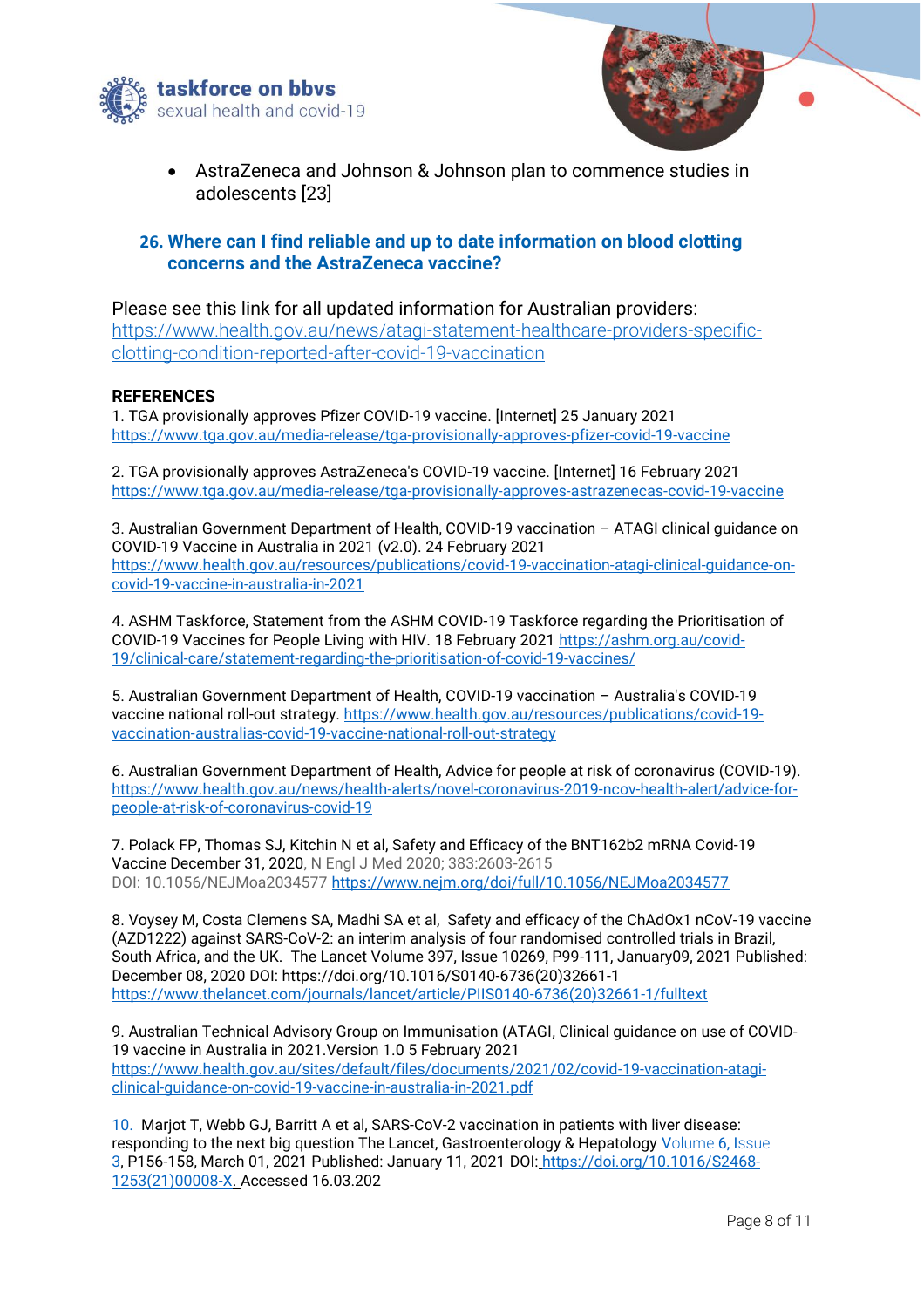



11. U.S. National Library of Medicine, Investigating a Vaccine Against COVID-19 [Internet] <https://clinicaltrials.gov/ct2/show/NCT04400838>

- 12. Pfizer Coronavirus Scientific Resources: A Phase 1/2/3, Placebo-Controlled, Randomized, Observer-Blind, Dose-Finding Study To Evaluate The Safety, Tolerability, Immunogenicity, And Efficacy Of SARS-COV-2 RNA Vaccine Candidates Against COVID-19 In Healthy Individuals. [Internet] Accessed 16.03.2021 at: [https://cdn.pfizer.com/pfizercom/2020-](https://cdn.pfizer.com/pfizercom/2020-11/C4591001_Clinical_Protocol_Nov2020.pd) [11/C4591001\\_Clinical\\_Protocol\\_Nov2020.pd](https://cdn.pfizer.com/pfizercom/2020-11/C4591001_Clinical_Protocol_Nov2020.pd)
- 13. Therapeutic Goods Administration, Australian Product Information –COMIRNATY™ (BNT162b2 [mRNA]) COVID-19 Vaccine [https://www.tga.gov.au/sites/default/files/auspar-bnt162b2-mrna-](https://www.tga.gov.au/sites/default/files/auspar-bnt162b2-mrna-210125-pi.pdf)[210125-pi.pdf](https://www.tga.gov.au/sites/default/files/auspar-bnt162b2-mrna-210125-pi.pdf)
- 14. Moon AM, Webb GW, Aloman C, et al., High Mortality Rates for SARS-CoV-2 Infection in Patients with Pre-existing Chronic Liver Disease and Cirrhosis: Preliminary Results from an International Registry. Journal of Hepatology, 2020. Published May 21 2020, DOI: https://doi.org/10.1016/j.jhep.2020.05.013. Accessed 09.03.2021
- 15. Ji, D, Qin E, Xu J et al., Non-alcoholic fatty liver diseases in patients with COVID-19: A retrospective study. Journal of Hepatology, 2020. Volume 73, Issue 2, P451-453, August 01, 2020 DOI: https://doi.org/10.1016/j.jhep.2020.03.044. Accessed 09.03.2021
- 16. Garrido I., Liberal R, and Macedo G, Review article: COVID-19 and liver disease—what we know on 1st May 2020. Alimentary Pharmacology & Therapeutics, 2020 First published: 13 May 2020 https://doi.org/10.1111/apt.15813. Accessed 09.03.2021
- 17. Harrison SL, Fazio-Eynullayeva E, Lane DA, et al Comorbidities associated with mortality in 31,461 adults with COVID-19 in the United States: A federated electronic medical record analysis. PLoS Med. 2020 Sep 10;17(9):e1003321. doi: 10.1371/journal.pmed.1003321. PMID: 32911500; PMCID: PMC7482833. https://journals.plos.org/plosmedicine/article?id=10.1371/journal.pmed.100332. Accessed 09.03.2021
- 18. Kim D, Adeniji N, Latt N, et al. Predictors of Outcomes of COVID-19 in Patients with Chronic Liver Disease: US Multi-center Study. Clin Gastroenterol Hepatol. 2020 Sep 17:S1542-3565(20)31288-X. doi: 10.1016/j.cgh.2020.09.027. Epub ahead of print. PMID: 32950749; PMCID: PMC7497795. Accessed 09.03.2021
- 19. Mahamid M, Nseir W, Khoury T, et al. Nonalcoholic fatty liver disease is associated with COVID-19 severity independently of metabolic syndrome: a retrospective case-control study. Eur J Gastroenterol Hepatol. 2020 Aug 28. doi: 10.1097. Epub ahead of print. PMID: 32868652. doi: 10.1097/MEG.0000000000001902. Accessed 09.03.2021
- 20. Saviano A, Wrensch F, Ghany MG; et al, American Association for the Study of Liver Diseases Liver disease and COVID‐19: from Pathogenesis to Clinical Care First published: 17 December 2020 https://doi.org/10.1002/hep.31684. Accessed 03.03.2021
- 21. Butt AA, Yan P, Chotani RA, et al; Mortality is not increased in SARS‐CoV‐2 infected persons with HCV virus infection First published: 03 February 2021 [https://doi.org/10.1111/liv.14804.](https://doi.org/10.1111/liv.14804) Accessed 03.03.2021
- 22. Pfizer, Pfizer-Biontech COVID-19 Vaccine Trial Overview, [Internet] https://www.pfizer.com/science/coronavirus/vaccine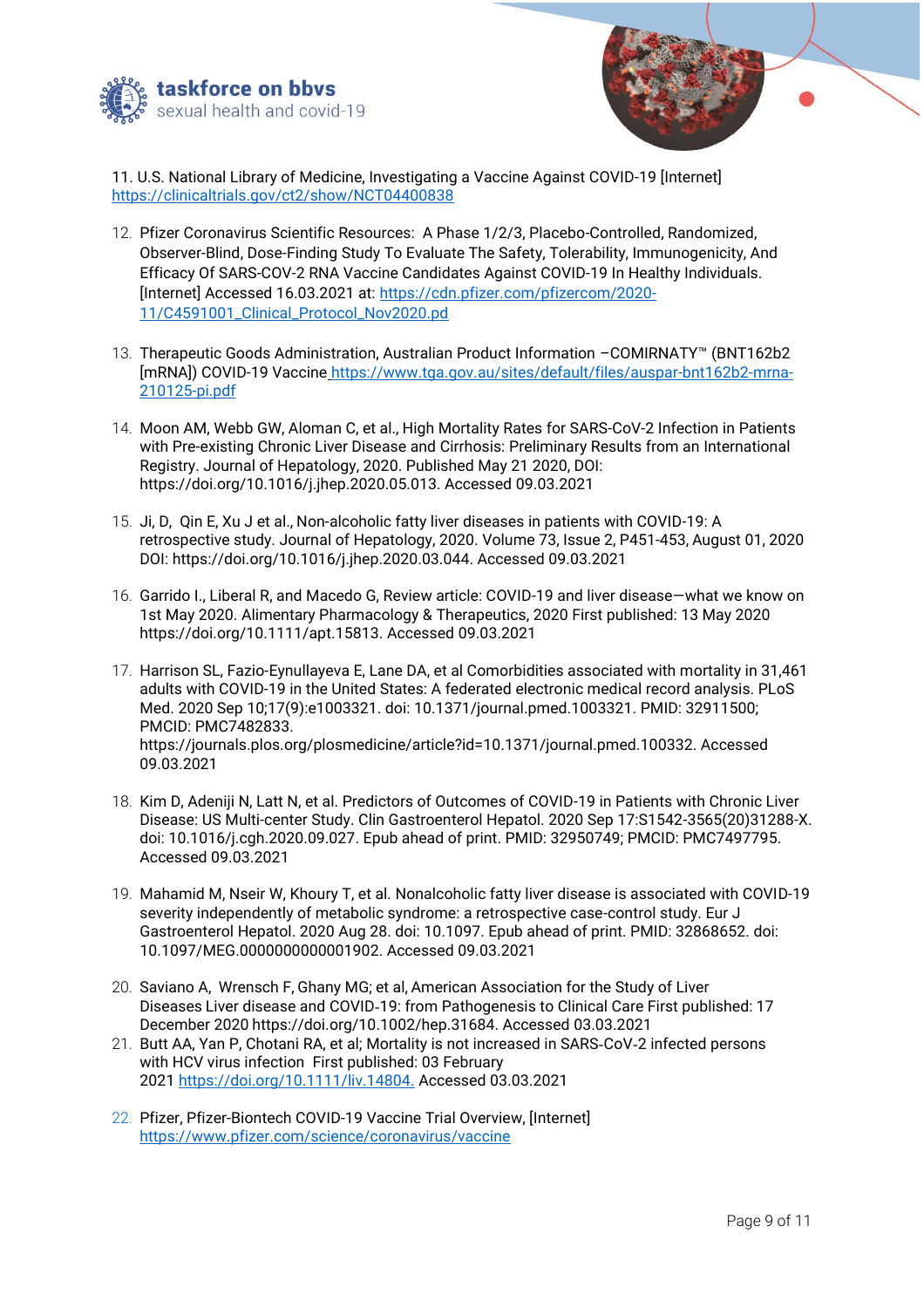



23. Medscape Medical News, Marill MC published February 04 2021 [Internet] <https://www.medscape.com/viewarticle/945331>

\* This document was written by Ms. Karen Seager and was reviewed by the ASHM Taskforce Chair and Co-Chair, members of the Virology, HBV, HCV, Research and Understanding Data, Clinical Practice and Nursing Cluster Groups and the ASHM CEO.

ASHM COVID-19 Taskforce Chair: A/Prof Edwina Wright

ASHM COVID-19 Taskforce Co-Chair: Mr. Scott McGill

Members of the Virology, HBV, HCV, Clinical Practice, Nursing and Research & Understanding the Data Clusters

| <b>Virology</b>          | Prof. Martyn French     |
|--------------------------|-------------------------|
|                          | Prof. Sharon Lewin      |
|                          | Dr. Thomas Rasmussen    |
| <b>HBV</b>               | Prof. Ben Cowie         |
|                          | Dr. Nicole Allard       |
|                          | Dr. Michelle Giles      |
|                          | Mr. Kevin Marriott      |
|                          | Dr. Nick Medland        |
|                          | Dr. Anne Balcombe       |
|                          | Dr. Jacqui Richmond     |
|                          | Ms. Jana Van der Jagt   |
|                          | Ms. Nafisa Yussf        |
|                          | Ms. Sally Watkinson     |
|                          | Mr. Jack Wallace        |
|                          | Ms. Gabrielle Bennett   |
|                          | Ms. Sandy Davidson      |
|                          | Dr. Thao Lam            |
|                          | Dr. Jessica Howell      |
| <b>HCV</b>               | Prof. Greg Dore         |
|                          | Prof. Margaret Hellard  |
|                          | Mr. Joseph Doyle        |
|                          | Dr. Jessica Howell      |
|                          | Dr. Michelle Giles      |
|                          | Mr. Kevin Marriott      |
|                          | Dr. Nick Medland        |
|                          | Dr. Anne Balcombe       |
|                          | Dr. Jacqui Richmond     |
|                          | Ms. Jana Van der Jagt   |
|                          | Dr. Thao Lam            |
|                          | Ms. Sally Watkinson     |
|                          | Ms. Sandy Davidson      |
|                          | Ms. Justine Doidge (JD) |
|                          | Ms. Jude Byrne          |
| <b>Clinical Practice</b> | Dr. David Baker         |
|                          | Dr. Elizabeth Crock     |
|                          | Ms. Penny Kenchington   |
|                          | Ms. Alison Duncan       |
|                          | Mr. Bruce Hamish Bowden |